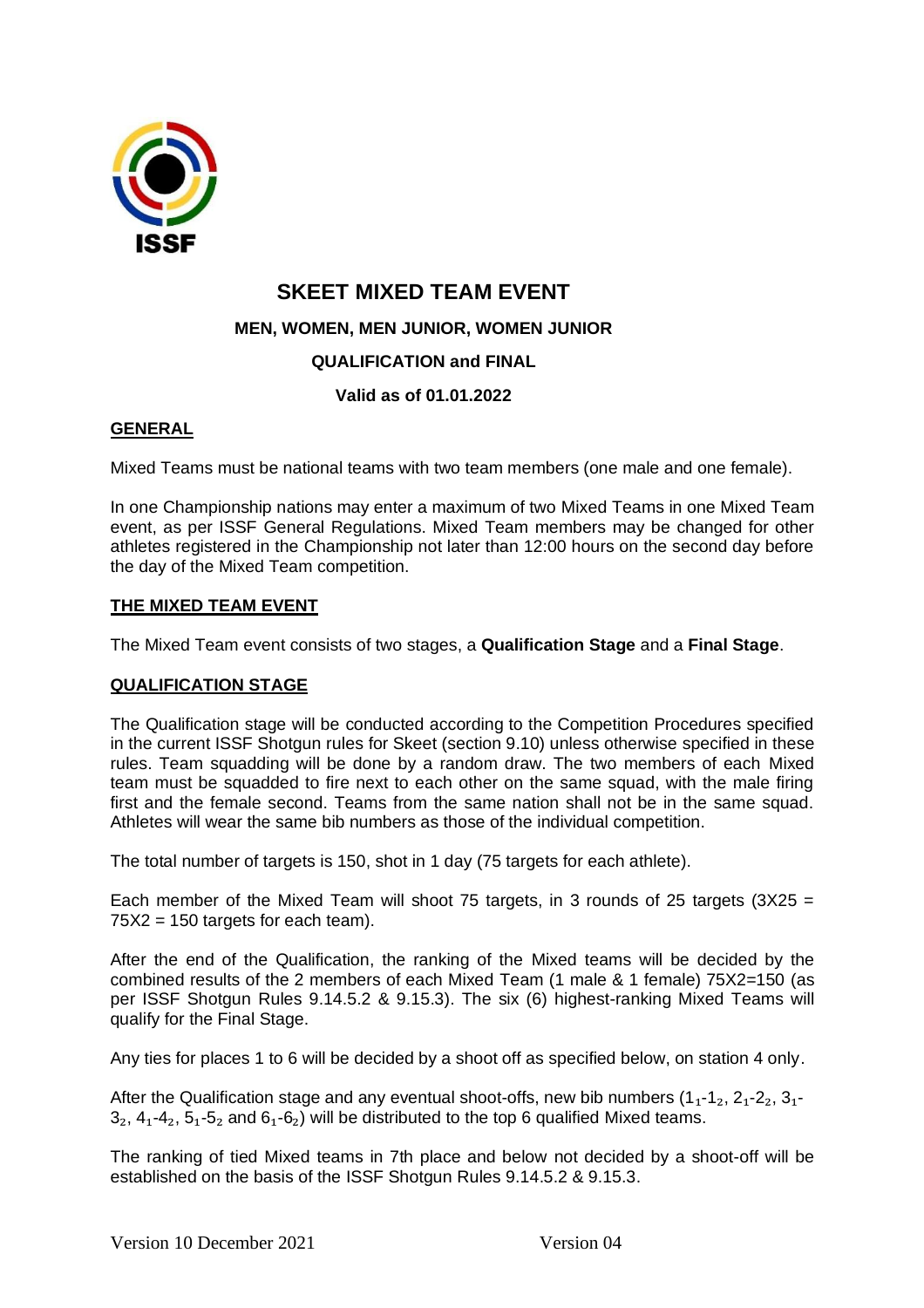### **PROCEDURE DURING SHOOT OFFS AFTER THE QUALIFICATION STAGE**

The starting positions in the shoot-off of the tied Mixed Teams after the qualification stage will be decided by the Qualification Ranking (highest ranking Mixed Team to shoot first).

The starting positions in the shoot offs, of teams with perfect ties or ties that cannot be broken by the count back rule will be decided by draw.

Before the shoot-offs, athletes will observe the targets and test fire.

The preparation time limit, is 15 seconds (monitored by an electronic timer managed by a Referee selected from among the appointed Referees, as per ISSF rules).

Each Mixed Team Coach must designate which team member (male or female) will shoot the first double.

The athletes (male or female) designated to shoot first from each team must line up behind station 4 and shoot at a regular double. If the tie is not broken, the same procedure will continue on the same station with the second member of each Mixed team shooting at a reverse double. This procedure will continue with the Mixed team members shooting in sequence in alternate order (normal & reverse doubles) until the tie is broken.

In case of several shoot-offs, the **higher position** shoot-offs will be shot first.

## **FINAL STAGE**

The Final stage consists of the **Semifinals** (Semifinal 1 and Semifinal 2, composed of 3 Mixed Teams each) and the **Medal Match** (composed of 2 Mixed Teams). The Final Stage (Semifinals and Medal Match) must be conducted on the Finals Range.

#### **SEMIFINALS (Semifinal 1 & Semifinal 2) 3 Mixed teams each**

Semifinal 1 will be composed of the qualified mixed teams in places **1, 3, 5**  Semifinal 2 will be composed of the qualified mixed teams in places **2, 4, 6**

Semifinal 1 will be shot first followed by Semifinal 2.

Before each Semifinal athletes will observe the targets (normal & reverse doubles) and test fire.

The preparation time limit, for each station is 30 seconds (monitored by an electronic timer managed by a Referee selected from among the appointed Referees, as per ISSF rules).

In each Semifinal athletes will **start from 0** and compete in series of 12-target sequences on stations 3, 4 & 5 followed by progressive eliminations that continue until the winner is decided, as follows:

The 6 athletes (3 Mixed teams), one behind the other, in bib number order (as per Qualification Ranking of their Mixed Team) will each shoot in sequence 4 targets (2 doubles  $-1$  normal & 1 reverse) from each of the stations 3, 4 & 5 (total  $4X3=12x2=24$  targets). After that the Mixed team with the lowest number of hits will be eliminated. In case of equal scores, the Mixed Team with the lower Qualification Ranking (highest bib number) is eliminated.

The remaining 2 Mixed teams (4 athletes) will continue to shoot in sequence 4 targets each (2 doubles  $-$  1 normal & 1 reverse) from each of the stations 3, 4 & 5 (total  $4X3=12x2=24$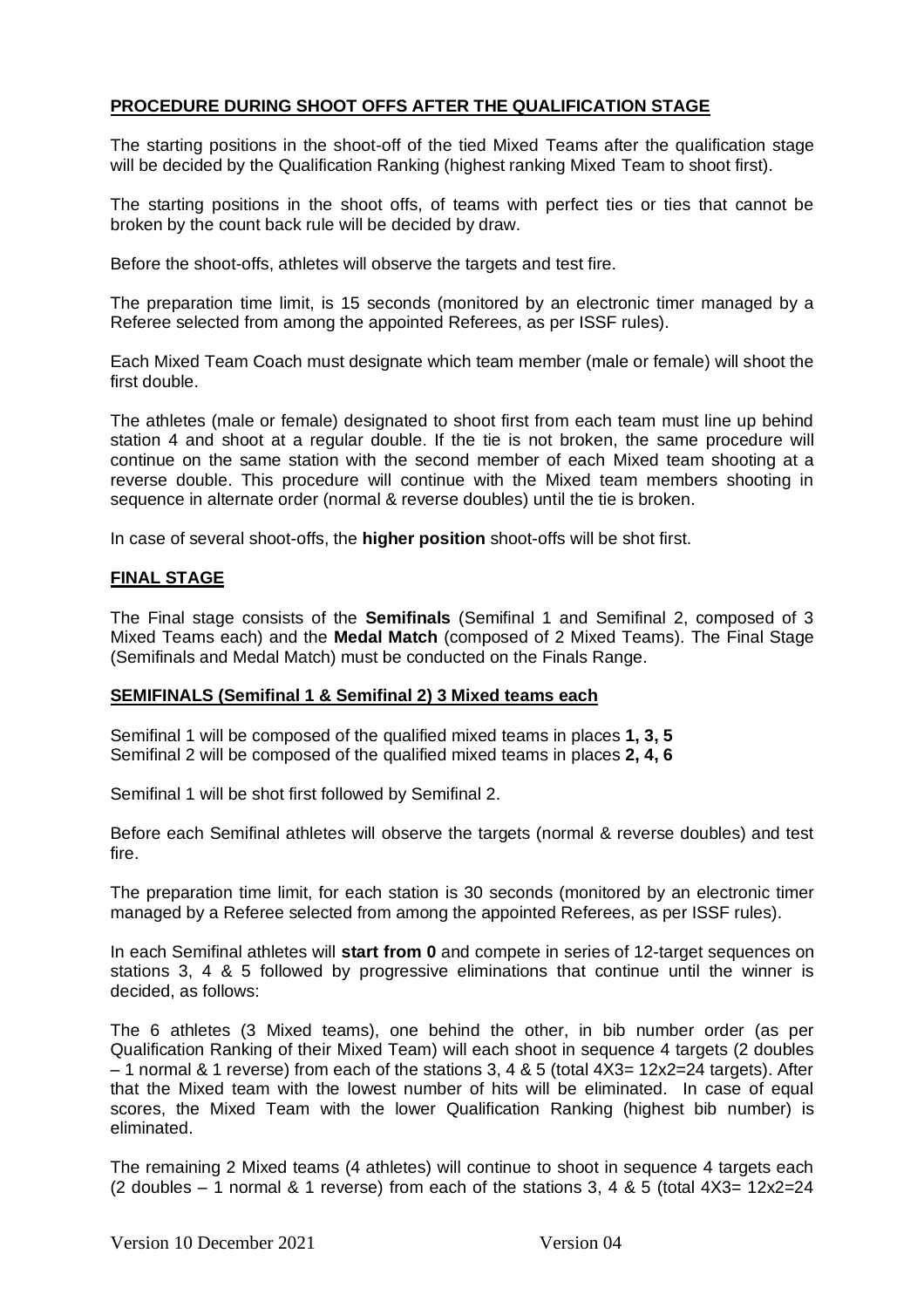targets). After that the Mixed team with the lowest number of hits out of the total of 48 targets of the two series (12+12=24x2=48 targets) is eliminated. The winning Mixed team will take 1<sup>st</sup> place. Any ties will be decided by a shoot-off (see paragraph below after Medal Match).

The two winning Mixed Teams (1st place from each Semifinal) will qualify for the Medal Match (Gold/Silver). The 2 Mixed Teams in 2nd place from each Semifinal will both receive Bronze Medal.

The eliminated 2 Mixed teams (3rd place from each Semifinal), will take the  $5<sup>th</sup>$  and  $6<sup>th</sup>$  place in the overall ranking on the basis of their Semifinal result. In case of equal Semifinal results then the places will be decided by the Qualification Ranking.

### **MEDAL MATCH - 2 Mixed teams**

The starting positions in the Medal Match of the 2 winning teams of Semifinal 1 and Semifinal 2, is decided by their Semifinal result (highest SF result will shoot first). In case of equal Semifinal results, the starting positions will be decided by the Qualification Ranking.

New bib numbers  $(1_1 - 1_2)$  and  $(2_1 - 2_2)$ , will be distributed to the 2 qualified Mixed Teams.

The preparation time limit, for each station is 30 seconds (monitored by an electronic timer managed by a Referee selected from among the appointed Referees, as per ISSF rules).

Before the Medal Match athletes will observe the targets (normal & reverse doubles) and test fire.

The 2 Mixed Teams (4 athletes) will **start from 0** and compete in series of **8-target** sequences on stations 3,4, 5, 3 & 4 that continue until the gold, silver medals are decided as follows:

Starting from station 3, the two athletes from each Mixed Team will each shoot, in bib number order 2 doubles (1 normal and 1 reverse double) 4 shots (8 shots per Mixed Team).

After each station, the Mixed Team with the highest result after the 4+4=8 shots, **will take 2 points**. The team with the lowest result will **take 0 points**. In case of equal result each Mixed Team will **take 1 point**.

The shooting sequence **(which team will shoot first) will alternate between the two Mixed Teams after each station)**.

The points of each series (station) will be carried forward to the next series (station).

The scores (number of hit targets), however, of each series (station) will not be carried forward to the next series (station). The scores of each series (station) will start from zero.

This process will continue in sequence on stations 3,4,5,3,4 (5 stations) and the Mixed Team to win first 6 points will be the winner. If the shooting sequence is completed on all 5 stations and there is a tied score of 5:5, the winning Mixed team will be decided by a shoot-off, as per procedures for shoot-offs below.

### **PROCEDURE DURING SHOOT-OFFS AFTER THE SEMI FINALS AND MEDAL MATCH**

In the shoot-offs after the Semifinals or the Medal Match, the team with the lowest bib number will shoot first.

The athletes with bib number 1 from each team must line up behind station 3 and shoot at a regular double. If the tie is not broken, the same procedure will continue with the second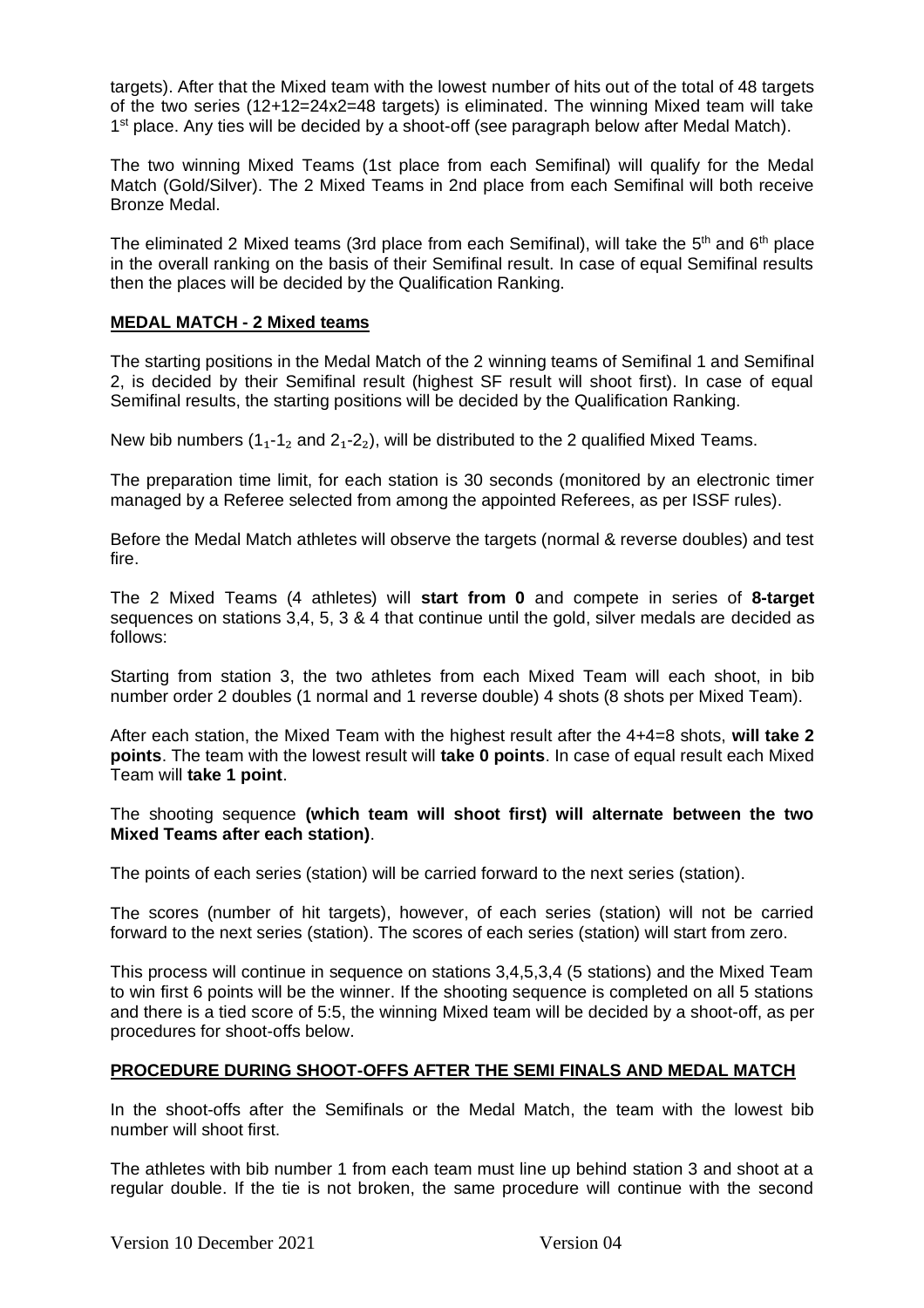member of each team (with bib number 2) shooting at a reverse double. If the tie is not broken, the same procedure will continue with the team members shooting in sequence in alternate order on successive stations (4,5,3, etc.) until the tie is broken.

The preparation time limit, for each station is 15 seconds (monitored by an electronic timer managed by a Referee selected from among the appointed Referees, as per ISSF rules).

There will be no observation of targets or test fire before a shoot-off after the Semifinals or after the Medal Match.

#### **COACHING TIME\_OUT**

During the Medal Match, Coaches may call one (1) Coaching Time-out for a maximum duration of one (1) minute when it is the turn of that team's athlete(s) to fire during which the Coach may approach and speak to his/her athlete(s), on the shooting station. The other Coaches may, during this time, approach and speak to their athletes also. The Jury Member in charge must control the time.

#### **REPORTING TIME, CARTRIDGE CONTROL, PRESENTATION AND COMMENTATING**

The members of the six (6) qualified Mixed Teams in the Final Stage or their representatives (coaches or team officials) must report to the Finals Range for cartridge control, at least **30 minutes** before the scheduled Start Time of the Final (Semifinal 1). At this time the Jury will distribute the bib numbers to all the athletes of the 6 qualified Mixed Teams.

The Jury will instruct the members of each Mixed Team or their representatives (coaches or team officials) to place all of their cartridges in numbered boxes (corresponding to their bib numbers). The Jury will select cartridges for cartridge control and conduct equipment inspections. Cartridge checks must be completed before the presentation.

Athletes may leave the FOP but those whose team participate in the Semifinal 1 must return to the Finals Range at least **15 minutes** before the start of the Final (Semifinal 1).

No additional cartridges may be brought to the FOP.

The 3 teams of Semifinal 2 must report to the FOP, at the time of the official start time of Semifinal 1.

The 2 Mixed Teams participating in the Medal Match (the winning teams of Semifinal 1 and Semifinal 2) must report to the FOP, 10 minutes after the end of Semifinal 2.

During presentation the Mixed Teams must be ready to walk in before they will be called one by one for their group. The Jury must make sure, that the Mixed Teams (athletes & coach) are assembled in the correct order.

The Mixed Teams will enter the FOP one at a time - as each Mixed team (athletes and coach) enters the FOP the announcer will introduce them to the spectators – as they walk in. The members of the Mixed Teams must remain facing the spectators until all have been presented, also the Jury Member- in Charge and the Referee.

A one (1) point penalty will be deducted from the score of the first hit target in the Final Stage if the Mixed Teams' cartridges are not presented 30 minutes before the start of the Final (Semifinal 1) and/or if any of the Mixed Team members does not report to the FOP as per stipulated time in these rules. This will apply to both the Semifinals and the Medal Match.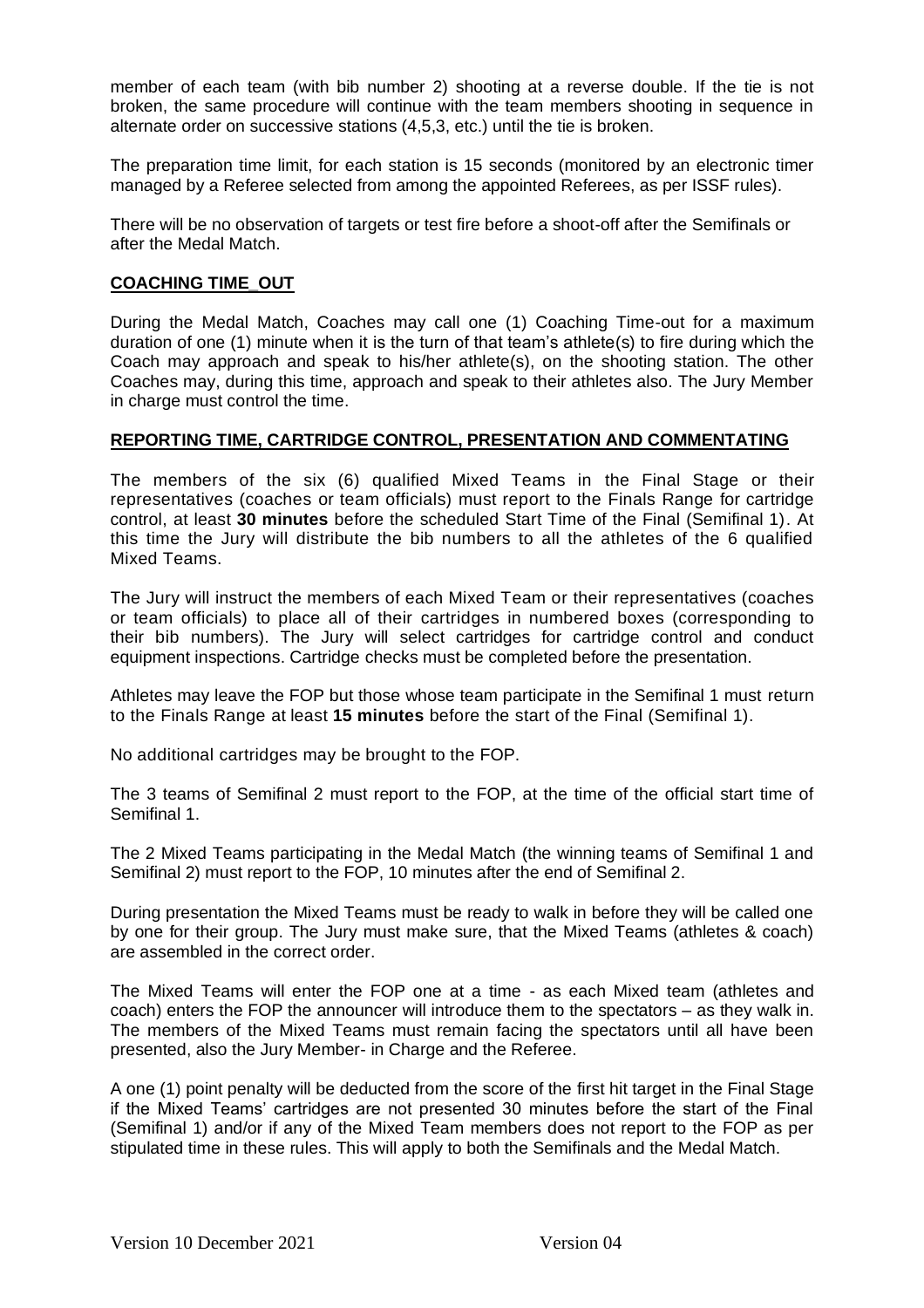During the Semifinals and the Medal Match commentating (not more than 1 minute) will take place after each station.

#### **MUSIC & AUDIENCE SUPPORT**

During the Semifinals and the Medal Match, music should be played. The Technical Delegate must approve the music program. Enthusiastic audience support is encouraged and is recommended during the Final Stage.

#### **MALFUNCTIONS DURING SEMIFINALS & MEDAL MATCH**

- a) If the Referee decides that a disabled shotgun, or the malfunctioning of the shotgun or ammunition, is not the fault of the athlete, the athlete must be given not more than three (3) minutes in which to repair the shotgun or obtain another approved shotgun, or replace his ammunition. If this cannot be done within three (3) minutes, the athlete (Mixed Team) must withdraw.
- b) After the malfunction is corrected or the athlete (Mixed Team) withdraws, the Final must continue. If the withdrawal of a team occurs during a Medal Match the second Mixed Team must be declared as the winner. During a Semifinal, a withdrawn mixed team's final ranking will be determined by the total number of targets hit until the time when the malfunction occurred.
- c) A Mixed Team is allowed a maximum of two (2) malfunctions during a Final (Semifinals & Medal Match), including any shoot-offs, whether or not there was an attempt to correct the malfunction.
- d) Any regular target(s) on which any further malfunction occurs will be declared "LOST" whether or not the athlete attempted to fire.

### **PROTESTS DURING SEMIFINALS & MEDAL MATCH**

- a) If an athlete disagrees with a Referee's decision regarding "**HIT," "LOST," "NO TARGET**" or **"IRREGULAR**" target(s), he/she must act immediately before the next athlete fires, by raising an arm and saying "**PROTEST."**
- b) The Referee must then temporarily interrupt the shooting and after hearing the opinions of the Assistant Referees, make his decision. No protest will be accepted after the next athlete fires.
- c) Any other protest by the athlete or coach will be decided by the Finals Protest Jury immediately. The decision of the Finals Protest Jury is final and cannot be appealed.
- d) If a protest in a Final for any matter other than Referee decisions on "**HIT," "LOST," "NO TARGET"** or **"IRREGULAR**" targets is lost, a penalty of two (2) points must apply to the last two (2) "HIT" targets, of the athlete (Mixed Team).
- e) The current ISSF VAR Rules (9.18.4) will be followed during both the Semifinals and the Medal Match.

#### **COLOR OF TARGETS**

Qualification Stage: Normal targets Final Stage: Flash targets